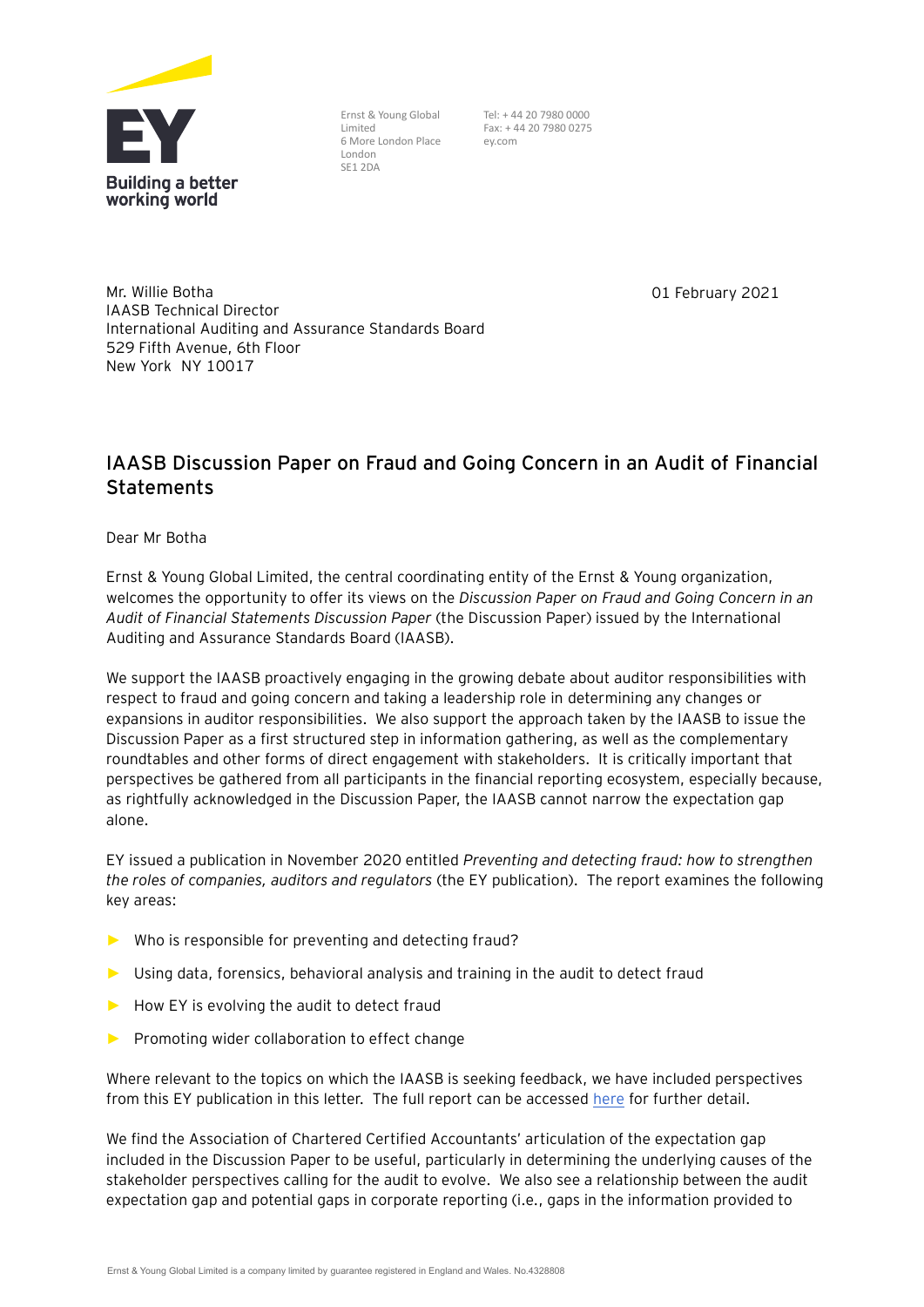

users by preparers, which may have similar underlying causes as, and in some cases contribute to, the gaps that comprise the audit expectation gap). We strongly encourage the IAASB to continue its outreach with investors and other users to better understand and define the information that is being sought about both management responsibilities and the auditor's work related to fraud and going concern. This understanding is critical to determining the appropriate parties and mechanisms for providing the desired information.

Although we agree there are opportunities for enhancements to the International Standards on Auditing (ISAs) for both fraud and going concern that would assist in addressing the expectation gap, it is important, in our view for all stakeholders to recognize that enhancements to the ISAs alone are not likely to have a substantial enough effect on the expectation gap.

Additional actions that could be taken by others include enhancements to corporate reporting, with a focus on expanding transparency related to management's responsibilities for prevention of fraud and assessing the entity's ability to continue as a going concern. We also see an opportunity for improvements in corporate governance for Public Interest Entities (PIEs), such as setting expectations for a system of strong internal control that includes fraud risk specifically and management and director certifications on the content of financial statements as well as internal control over financial reporting. Such enhancements would also enable more substantial enhancements to auditor responsibilities.

We see an opportunity for meaningful enhancements to the ISAs in relation to the auditor's work related to fraud, including the effect of corporate culture on fraud risk, circumstances when forensics specialists may be involved in the audit, fraud risks related to third parties and related parties, and an overall enhanced linkage of the auditor's work across the ISAs related to the identification and response to fraud risk.

We believe there is an underlying knowledge gap about the accounting requirements for going concern that is a strong contributor to the knowledge gap that exists with respect to the auditor's responsibilities for going concern. To address these gaps and because there is an interrelationship with accounting frameworks as it relates to addressing auditor responsibilities for going concern, we recommend that the IAASB engage with the IASB on the importance of commencing a project to clarify going concern requirements in IFRS. Although we believe there are opportunities for the IAASB to enhance auditor responsibilities related to going concern independently of how it is dealt with in the financial statements, enhancements to accounting frameworks would facilitate a more robust basis for the auditor's responsibilities related to going concern.

We acknowledge that the scope of the Discussion Paper excludes the auditor's use of technology in addressing fraud risks, as well as how technology is used to perpetrate fraud. As noted in our EY publication, the availability of electronic data and use of technology features prominently in how EY is evolving the audit to address fraud risks. We believe addressing the auditor's use of automated tools and techniques, as well as expanding guidance on risks created by the technologies used by entities, are critical components of any standard-setting project on fraud. We strongly encourage the IAASB to continue its outreach on topics related to technology and we would welcome a future opportunity to provide further input.

Our responses to the specific questions on which the IAASB is seeking feedback are set out below.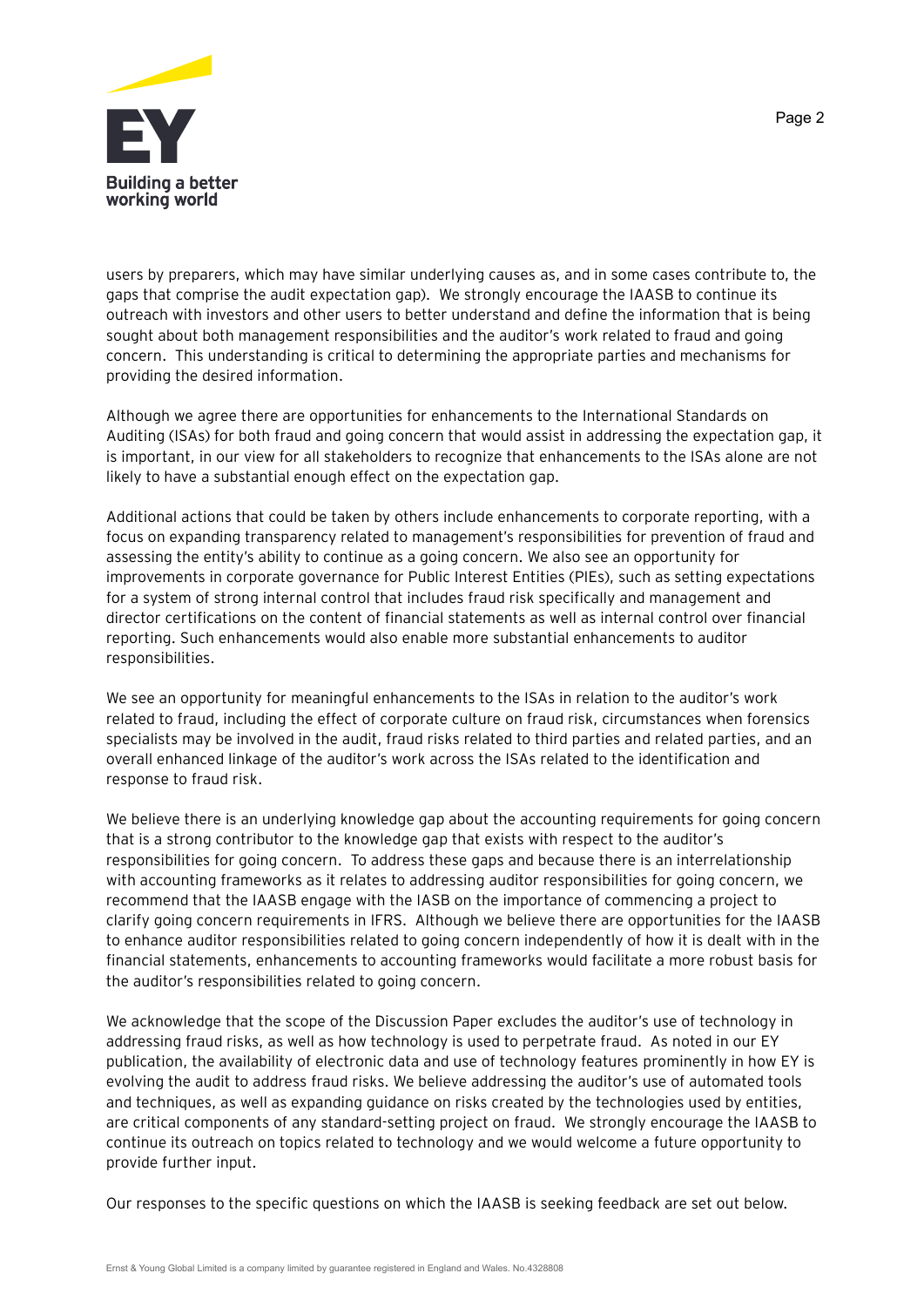

### *Q1. In regard to the expectation gap:*

## *(a) What do you think is the main cause of the expectation gap relating to fraud and going concern in an audit of financial statements?*

### *Fraud*

We believe that the "Knowledge Gap" as outlined in the Discussion Paper is the primary cause of the expectation gap relating to fraud in an audit of financial statements. Public opinion in many places indicates that auditors are expected to conduct the audit in a manner that extends beyond the requirement in ISA 240 $^{\rm 1}$  to provide reasonable – not absolute – assurance to shareholders that the financial statements, taken as a whole, are free from material misstatement, whether caused by fraud or error*.* It is also important that the public understand what can be reasonably be achieved by an audit.

Although the auditor plays an important role in detecting material fraud, it is important for the public to understand that the prevention and detection of fraud within an entity is primarily the responsibility of management under the oversight of those charged with the governance. Acknowledgement of this responsibility, and how it has been fulfilled, should be more evident from the entity's corporate reporting.

Although advancements in technology are out of scope for the purposes of the Discussion Paper, we do believe there is an evolution gap growing due to the use of technology by both entities and auditors that is important to be addressed through the IAASB's project on fraud. Refer to our response to Q4 for further details.

### *Going concern*

We believe that the "Knowledge Gap" and the "Evolution Gap" as outlined in the Discussion Paper are the main contributors to the expectation gap relating to going concern in an audit of financial statements.

International Accounting Standard (IAS) 1, *Presentation of Financial Statements*, requires management to make an assessment of the entity's ability to continue as a going concern when preparing the financial statements and requires management to disclose material uncertainties related to events or conditions that may cast significant doubt upon the entity's ability to continue as a going concern, when management is aware of such uncertainties. This requirement does not drive transparency about the viability of the entity as it sets the threshold for requiring disclosures specific to going concern very high.

The expectations of the users of the financial statements have clearly evolved. Users expect greater transparency to better enable them to understand how management performed their going concern assessment and the relevant events, conditions and assumptions that were included. This has become

<sup>&</sup>lt;sup>1</sup> International Standard on Auditing (ISA) 240 *The Auditor's Responsibility to Consider Fraud in an Audit of Financial Statements*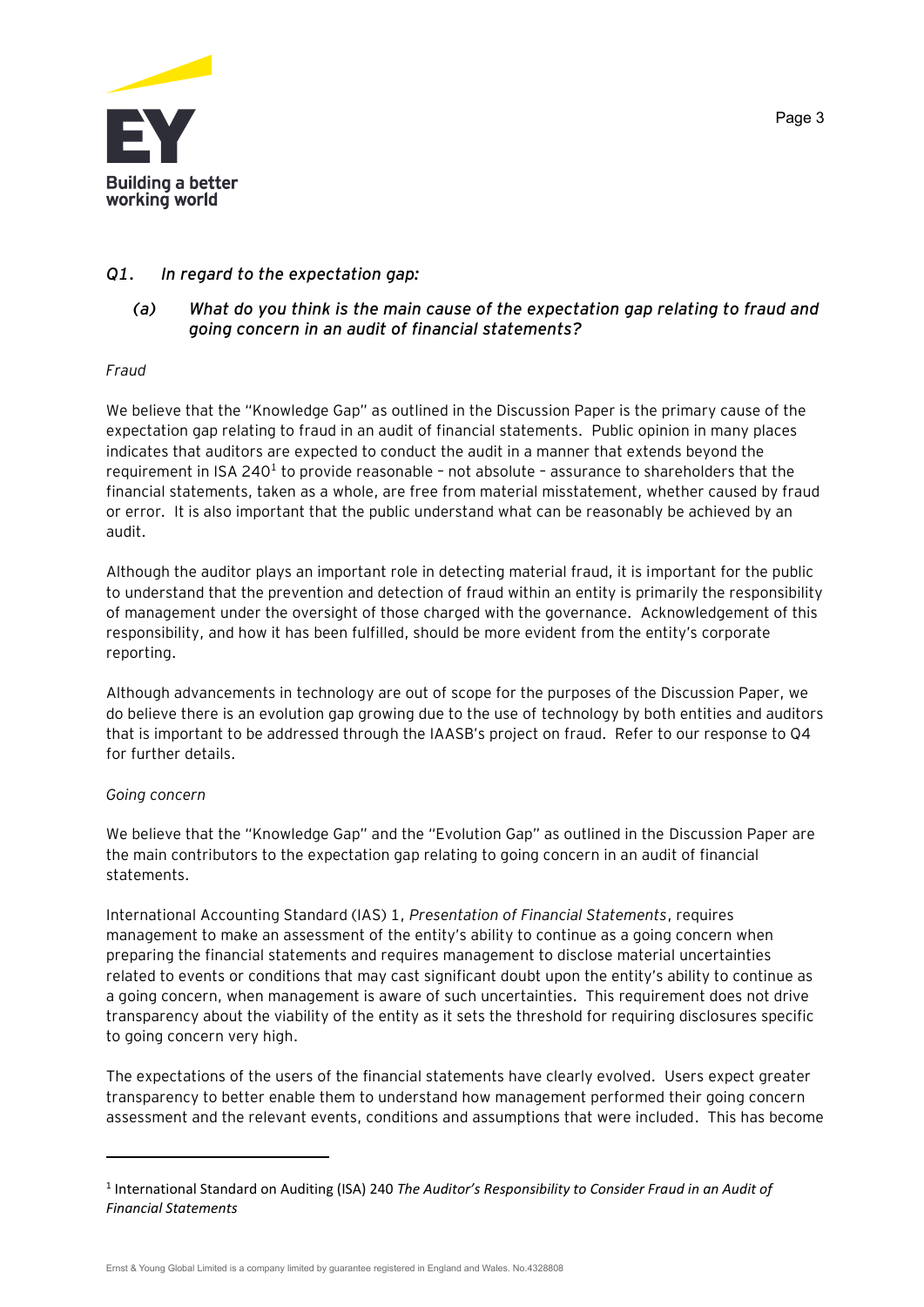

increasingly clear over the past year. During this period, regulators have stressed the need for entities to be transparent in their corporate reporting, including financial statement disclosures, about the effects of COVID-19 on their business and its future viability. This past year has stress-tested current accounting requirements around going concern and, in our view, has evidenced the need for formal consideration of whether accounting and auditing frameworks remain fit-for-purpose as they relate to addressing and assessing an entity's ability to continue as a going concern.

## *(b) In your view, what could be done, by the IAASB and/or others, to narrow the expectation gap related to fraud and going concern in an audit of financial statements?*

We support the IAASB pursuing standard-setting projects to revise the ISAs for both fraud and going concern, as we believe there are valuable enhancements that should be made to modernize and strengthen the auditor's work and reporting in these areas. Our thoughts on what can be done within the ISAs to narrow the expectation gap are included in our responses to Q2 and Q3.

However, it is critically important for all stakeholders to recognize that enhancements to the ISAs alone are not likely to have a substantial enough effect on the expectation gap. All members of the financial reporting ecosystem (as listed on page 8 of the Discussion Paper) need to work together to achieve meaningful change, including establishing increased reporting requirements for entities that address both fraud and going concern.

### *Fraud*

As stated in the EY publication, we believe that to maximize the number of opportunities to prevent or detect fraud as efficiently as possible, adopting a "three lines of defense" approach as recently coined by the European Commission is useful: namely (1) corporate governance, (2) the auditor, and (3) capital markets supervision.

As it relates to corporate governance, the recommendations outlined in the EY publication for public interest entities (PIEs) include:

- ► *Implementing a system of strong internal control over financial reporting that includes fraud risk specifically.* Lack of or weak internal controls increase the risk of fraud as such weaknesses provide greater opportunity for fraud to be perpetrated. According to findings by the Association of Certified Fraud Examiners (ACFE) in its *2020 Report to the Nations*, a lack of internal controls could contribute to nearly one third of all frauds.
- ► *Exploring management and director certifications on the content of financial statements as well as internal control over financial reporting.* Such certifications could provide a basis for expanded reporting by the auditor (refer to our response to Q2(d)).
- ► *Expanding responsibilities for measuring and overseeing corporate culture and the influence of incentives*. We agree with the observations on the importance of corporate culture and tone at the top made in the *Management and Those Charged with Governance* section of the Discussion Paper. There is an opportunity for all involved – management, boards, auditors and regulators – to focus more on corporate culture and behaviors to support fraud detection.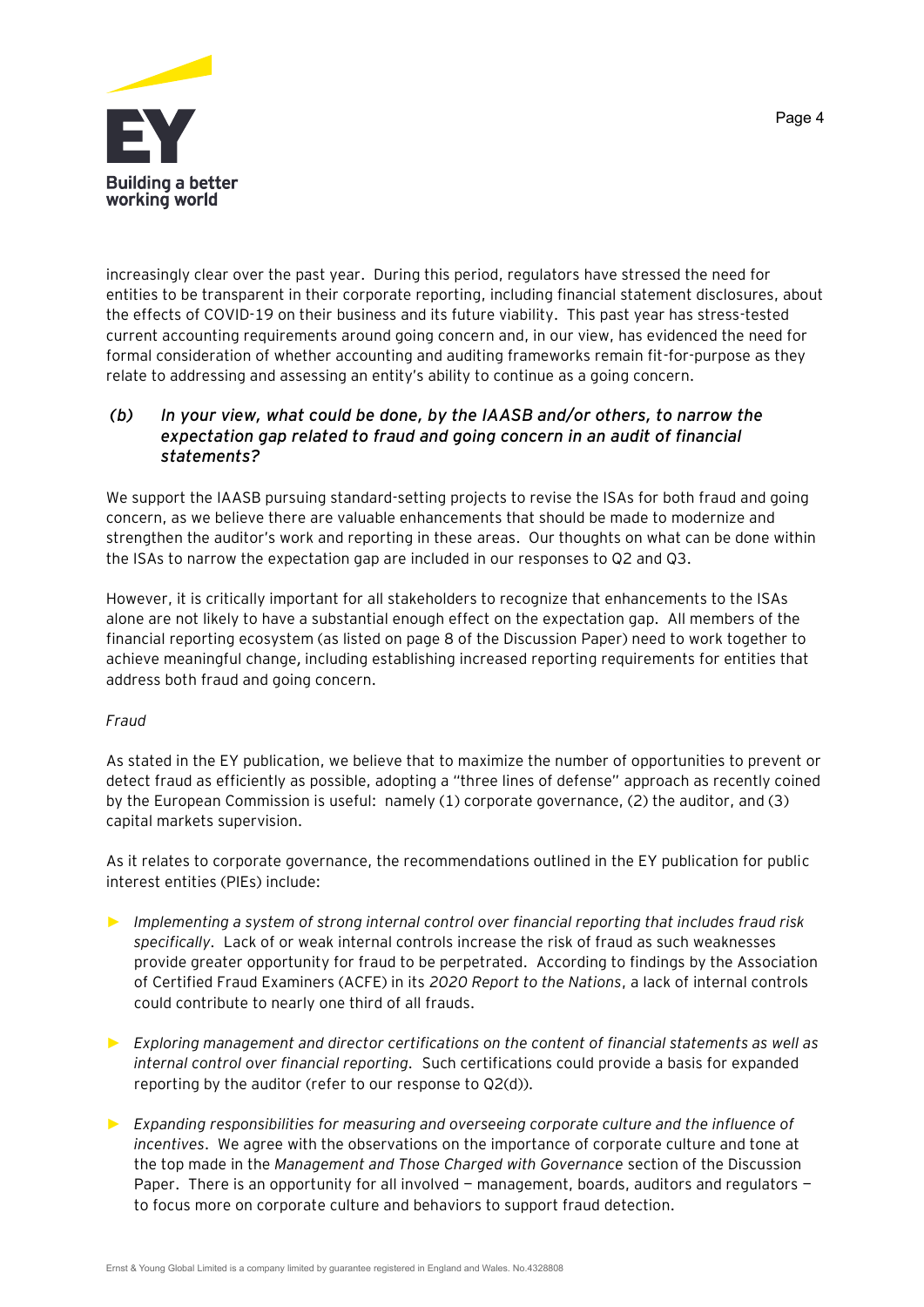

► *Establishing strong whistleblower programs that both encourage and protect those who make reports*. We note that the Discussion Paper does not include any specific discussion on whistleblower programs. These programs are often the channel of last resort available internally before issues are taken up externally with other than the company. The ACFE views whistleblower programs as an effective entity-level control that an entity can implement as part of its fraud risk management programs. Where such programs exist, the auditor could understand the types of information being reported through such mechanisms as part of procedures performed to identify fraud or non-compliance with laws or regulations.

Where similar measures, as those recommended above, have been implemented (e.g., in the Sarbanes-Oxley Act in the US), they have led to better accountability of management and those charged with governance over the financial reporting process, improvements in audit quality, decreased severity of restatements and increased investor confidence.

As it relates to capital markets supervision, the recommendations outlined in the EY publication for PIEs include:

- ► Minimum corporate governance and reporting standards should be required as a precondition for a listing on a major stock market index.
- ► Where auditors have obligations to escalate, or determine whether to escalate, any breaches of laws or regulations that may impact the financial statements, the circumstances in which auditors have to report should be clearly defined in law or regulation and the reporting channels should protect good faith disclosure. Importantly, the regulator receiving reports should have a corresponding obligation and the resources to act on the information they receive.

In addition to the above, we agree with the suggestion in the Discussion Paper that an understanding of forensics and fraud awareness should be part of the formal qualifications and continuing professional development for all auditors. We also believe that steps could be taken to enhance auditor's professional skepticism through education and training in topics such as behavioral science, including the concepts of conscious and unconscious bias. We encourage the IAASB to liaise with the International Panel on Accountancy Education to encourage their consideration of embedding such skills and training into education standards and curricula.

### *Going concern*

We believe that an underlying knowledge gap about the accounting requirements for going concern is a strong contributor to the expectation gap that exists with respect to the auditor's responsibilities for going concern. Further, we believe an information gap exists between the information that an entity is required to disclose about its going concern assessment and the information stakeholders need to understand the viability of an entity. During the COVID-19 pandemic we have seen increased demands for additional reporting on this topic.

To address the gaps affected by the accounting standards, we recommend that the IAASB engage with the IASB on the importance of commencing a project to clarify going concern requirements in IFRS. In 2012 – 2014, the IFRS Interpretations Committee and the IASB considered whether to develop additional guidance with respect to going concern-related disclosures, either in the form of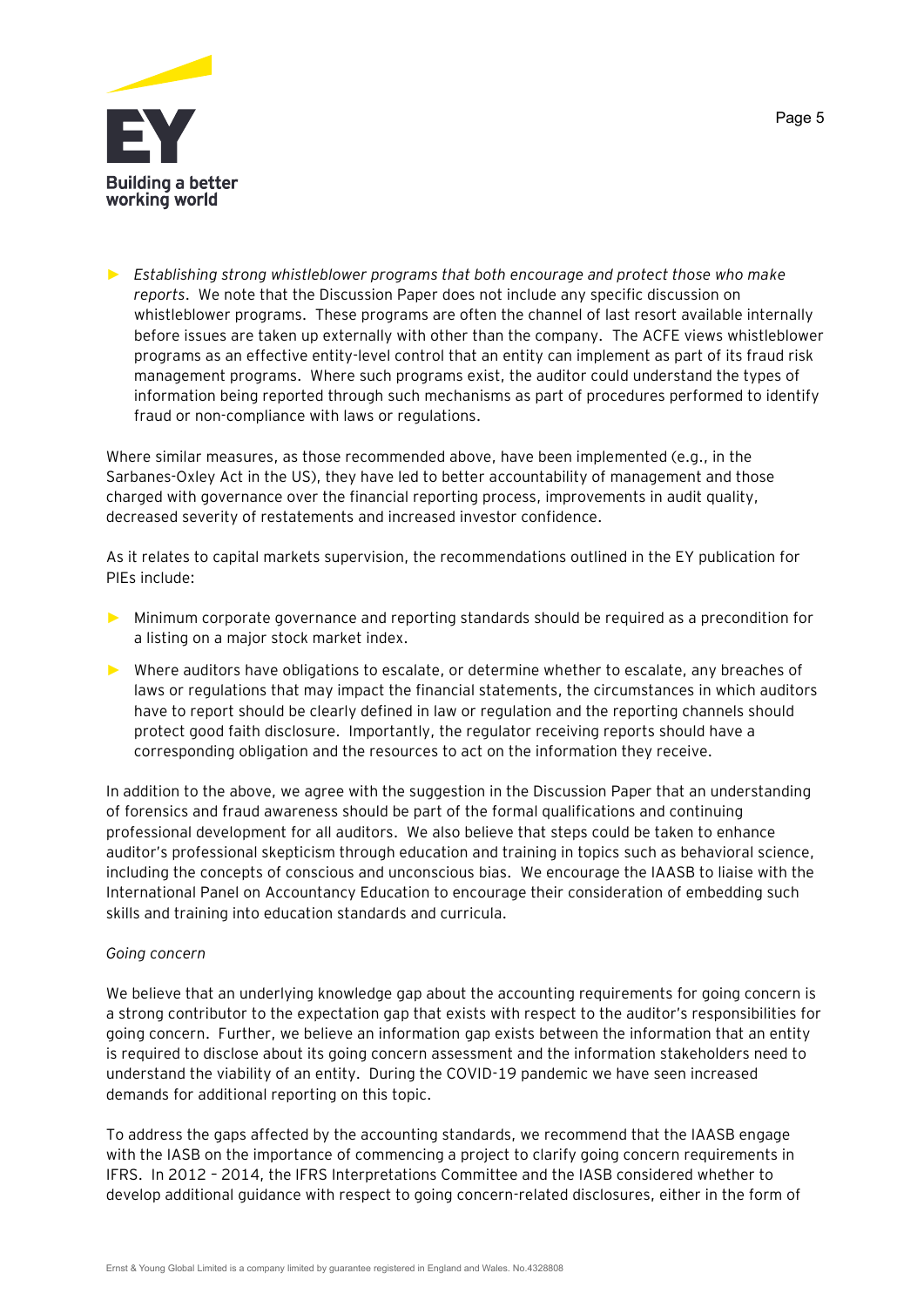

amendments to IAS 1 *Presentation of Financial Statements* or in the form of an agenda decision, but decided not to do so. One of the main reasons for this conclusion was that they believed the issue could be better addressed through local regulatory or audit guidance. In January 2021, the IASB also issued educational material on going concern, highlighting the current requirement under IFRS and identified Going Concern as a potential agenda item in the upcoming agenda consultation of the IASB.

Considering recent economic developments as highlighted above, we believe it is justified for the IASB to revisit the IAS requirements that address going concern. In that case, the following may be considered:

- ► The difference between the material uncertainty threshold and liquidation basis of accounting threshold. Currently perceptions may exist that the disclosure of a material uncertainty may become a self-fulfilling prophecy of an entity's failure
- ► The threshold(s) for when disclosures about the entity's ability to continue as a going concern, and management's assessment thereof, are required
- ► The location of the going concern disclosures, in particular whether there is a need to present in one place all information relevant to the going concern assessment
- ► The entity-specific information to disclose about going concern (e.g., events and conditions identified, significant assumptions)
- $\triangleright$  The period covered by the going concern assessment

### *Q2. In your view:*

## *(a) Should the auditor have enhanced or more requirements with regard to fraud in an audit of financial statements? If yes, in what areas?*

Yes. We recognize that auditors need to evolve how they perform audits to address fraud to assist in addressing the expectation gap and to enhance their capabilities to detect material fraud.

We are supportive of the IAASB revising the ISAs to provide auditors with a stronger framework to support the detection of fraud. Although ISA 240 is the specific ISA that addresses fraud, requirements across the suite of ISAs support the auditor's identification and response to fraud risks. One of the objectives of the IAASB's project on fraud should be to develop enhanced connections between ISA 240 and the other ISAs, which could also involve the development of implementation guidance that can bring together and describe these connections in a single document. Developing such implementation guidance as well as implementation guidance on ISA 240 will assist with addressing any performance gap that may exist today as it will drive more consistent application of the current requirements.

We believe it is critical that the auditor has an end-to-end view of fraud risk across the audit, from risk assessment procedures through to designing and executing procedures to address risks of material misstatement due to fraud and consequential communications. We have included specific comments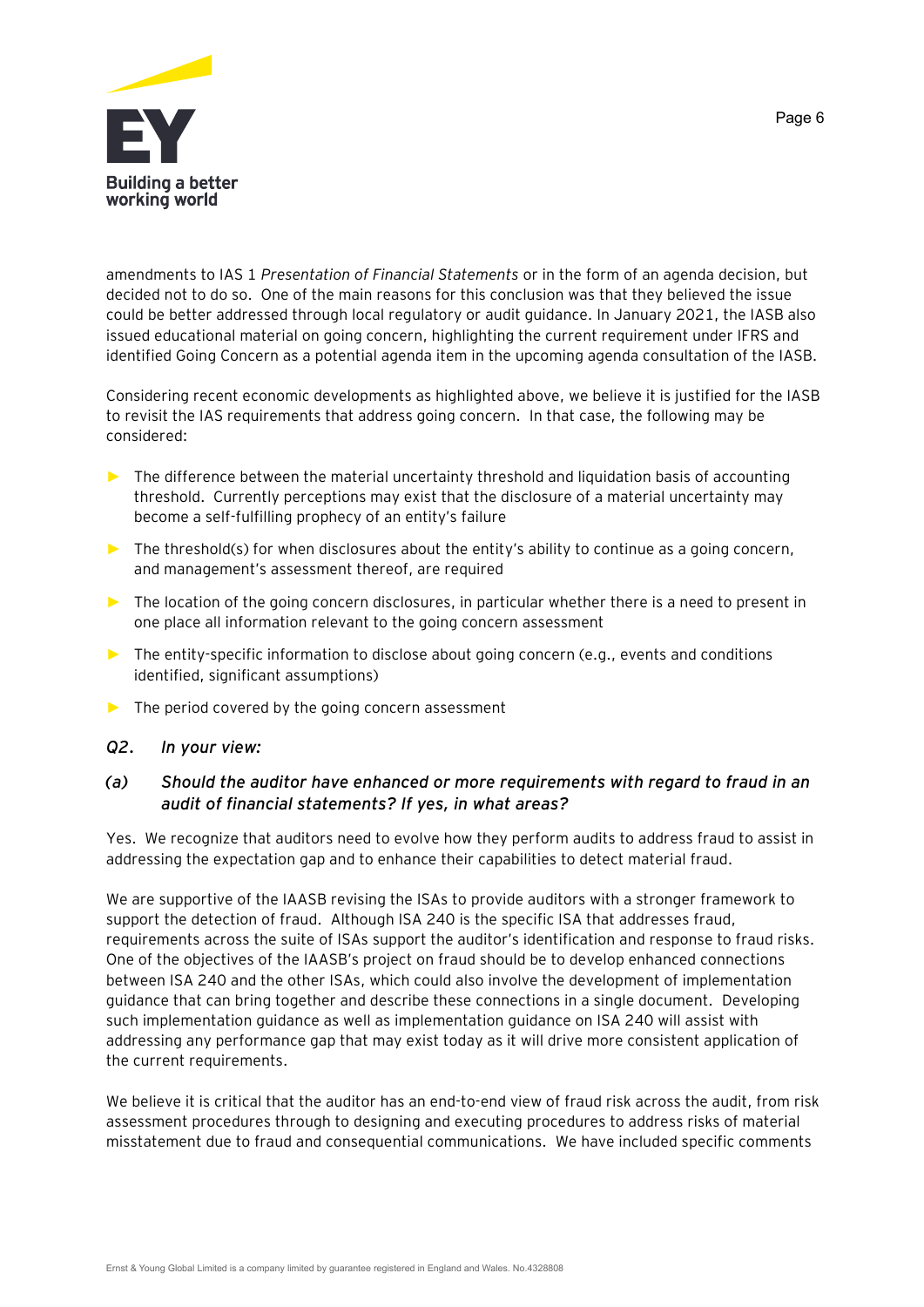

below on how the fraud risk identification and assessment process could be better integrated with the enhanced risk assessment process established by ISA 315 (Revised)<sup>2</sup>.

We have organized our response below by the specific topics that are identified in the Discussion Paper as areas of interest to the IAASB. These comments are followed by other specific topics and suggestions where we believe there are opportunities for enhancing the auditor's procedures in relation to fraud.

#### *Corporate culture*

We strongly agree with the IAASB placing importance on an entity's culture and the effects of that culture on fraud prevention and fraud deterrence. ISA 315 (Revised 2019)<sup>3</sup> requires an evaluation of whether management, with the oversight of those charged with governance, has created and maintained a culture of honesty and ethical behavior. We believe that auditors would benefit from more guidance on the aspects of an entity's culture to specifically consider in order to perform a more effective evaluation.

With respect to enhancements to the auditor's procedures, we suggest providing guidance on the consequences, including communication with those charged with governance, of any weaknesses in the control environment identified in conjunction with the required evaluation of the entity's culture for the risk of management override and the identification of other fraud risks.

### *Use of forensic specialist on audits*

Forensic specialists can provide increased insight into the fraud risks of an entity and can also assist with the development of procedures to respond to fraud risks. However, as highlighted in the Discussion Paper, we agree that the effectiveness of using forensic specialists must be considered in the context of the objectives of each financial statement audit and the nature and circumstances of the specific engagement. As the facts and circumstances can vary significantly from one audit to another, the use of forensic specialists would not in all instances result in an increase in audit quality. Further, there are capacity constraints, as well as cost implications, to consider related to the availability and use of forensic specialists.

We therefore do not believe that the use of forensic specialists should be required on all audits. We suggest including guidance in ISA 240 that forensic specialists may be involved in the auditor's identification, assessment and/or response to fraud risks. Consideration could be given to establishing a requirement similar to that included in ISA 540 (Revised)<sup>4</sup>, where the auditor is required to determine whether the engagement team requires specialized skills and knowledge to

<sup>&</sup>lt;sup>2</sup> International Standard on Auditing (ISA) 315 (Revised), Identifying and Assessing the Risks of Material Misstatement through Understanding the Entity and Its Environment

<sup>3</sup> International Standard on Auditing (ISA) 315 (Revised 2019) *Identifying and Assessing the Risk of Material Misstatement* 

<sup>4</sup> International Standard on Auditing (ISA) 540 (Revised) *Auditing Accounting Estimates and Related Disclosures*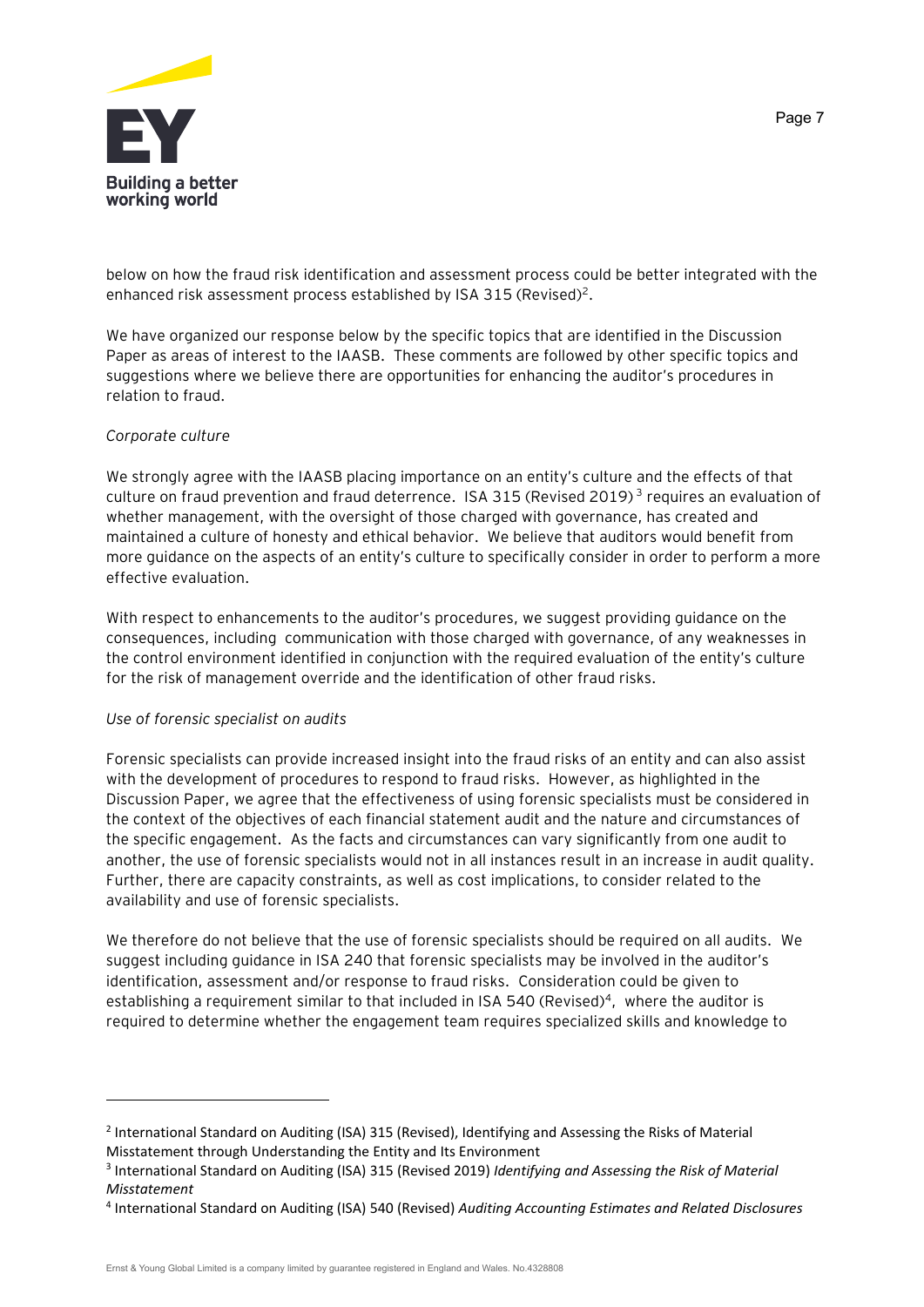

identify and respond to fraud risks; however, the scalability of such a requirement for less complex audits would need to be determined.

We also believe it is important to recognize in the guidance that a financial statement audit is broader in scope and not forensic in nature, and as a result not as effective as a separate forensic audit engagement given that forensic specialists are typically accustomed to a scope of procedures that is often narrowly focused on specific alerts or allegations.

Because of the expertise of forensic specialists to respond to specific instances of identified or suspected fraud, we support the consideration of a requirement for the auditor to determine whether a forensic specialist should be involved to assist in determining the implications of any such instance for the audit, which could include non-material frauds unless they are clearly inconsequential.

### *Auditor responsibilities for non-material fraud*

Financial statement audits are designed to identify material misstatements whether due to fraud or error. We do not believe that the materiality threshold should be altered for the purposes of identifying, assessing and responding to risks of fraud. Doing so would have significant consequences to the scope and costs of the audit, which would require careful consideration with significant levels of stakeholder involvement. We do however agree that the auditor should have a responsibility to respond to identified or suspected instances of fraud, including non-material fraud unless clearly inconsequential. In many cases, the materiality of a matter identified may not be truly understood without further investigation.

As discussed under the *Responsibility for Compliance with Laws and Regulations* section of the Discussion Paper, fraud is a matter that is often inter-related with non-compliance with laws and regulations. Fraud often constitutes an illegal act. As such, Section 360 of the IESBA Code<sup>5</sup> addresses the auditor's response to identified or suspected instances of non-compliance of laws and regulations.

We believe that the nature of the required responses to identified or suspected instances of noncompliance with laws and regulations as set out in the IESBA Code also appropriately address instances of identified or suspected instances of fraud, including non-material fraud, unless they are clearly inconsequential in line with the provisions of Section 360 of the IESBA Code.

We encourage the IAASB to clarify within ISA 240 the relationship between responding to noncompliance with laws and regulations and responding to instances of fraud. The recently issued Staff publication, *Navigating the Heightened Risks of Fraud and Other Illicit Activities During the COVID-19 Pandemic*, includes a useful list of examples of types of frauds that would fall within the scope of the accountant's responsibilities under Section 360 of the IESBA Code.

<sup>5</sup> The International Ethics Standards Board for Accountants' International Code of Ethics for Professional Accountants (including International Independence Standards), Section 360 *Responding to Non-Compliance with Laws and Regulations*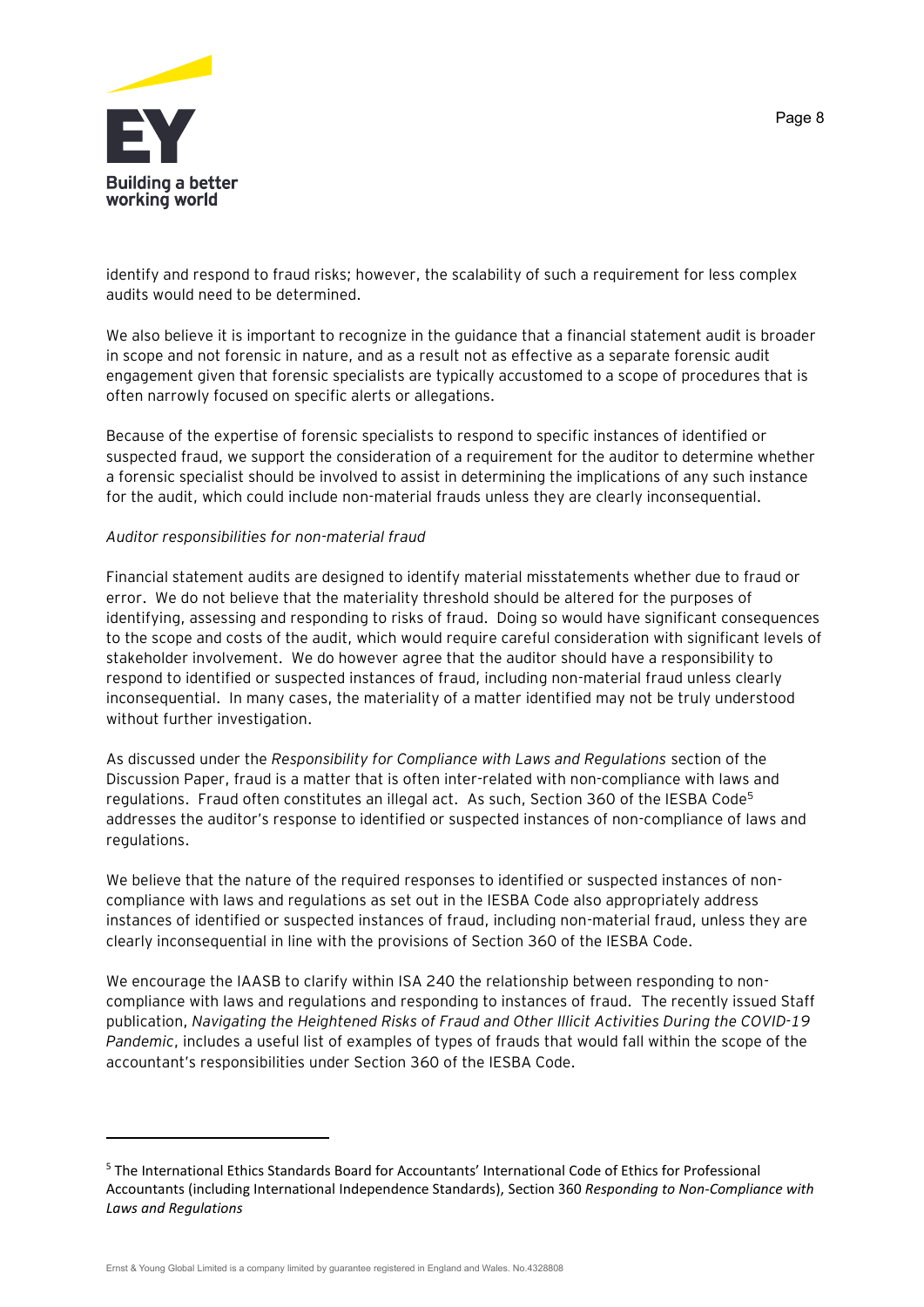

We however recognize that the provisions in the IESBA Code are not implemented in all jurisdictions and the IAASB may therefore determine that ISA 240 requires enhancement to address auditor responsibilities for non-material fraud. Any procedures added should be consistent with the requirements of Section 360 of the IESBA Code such that there are not implementation issues for those auditors that need to comply with both the ISAs and IESBA Code.

#### *Fraud related to third parties*

We believe it is important to recognize that there are limitations to detecting fraud when an instance of fraud involves third parties. This however does not detract from the auditor's responsibility to obtain reasonable assurance about whether the financial statements as a whole are free from material misstatement, whether due to fraud or error.

In our view, additional emphasis should be placed in ISA 240 on the auditor's responsibilities around fraud related to third parties, and the fact that the nature of fraud risks specific to third parties, with possible collusion with management, and the nature of the auditor's response may need to differ from risks of fraud internal to the entity.

We suggest the IAASB consider enhancing audit procedures that address fraud risks related to third parties as follows:

- ► As part of obtaining an understanding of the entity and its environment, including the entity's internal control and significant classes of transactions, the auditor should consider whether and where third parties are involved.
- ► Where involved, the auditor's understanding could be expanded to include understanding management's processes and controls over the involvement of the third party, when such involvement represents a risk of material misstatement. In addition, the auditor could also consider the third party's objectivity and integrity, including whether the third party is a related party.
- ► When audit evidence is obtained from third parties, the auditor should evaluate the validity of the evidence received. Refer to our comments below related to ISA 500 *Audit Evidence* for further details.

In regard to the question posed in the Discussion Paper related to the auditor's role around third party fraud that does not result in a material misstatement of the financial statements, but may have a severely negative impact on the entity, we refer to our response above that addresses auditor responsibilities for non-material fraud.

#### *Engagement quality review procedures*

Because an engagement quality review involves an objective evaluation of the significant judgments made by the engagement team, we believe that significant risks, including fraud risks, inherently fall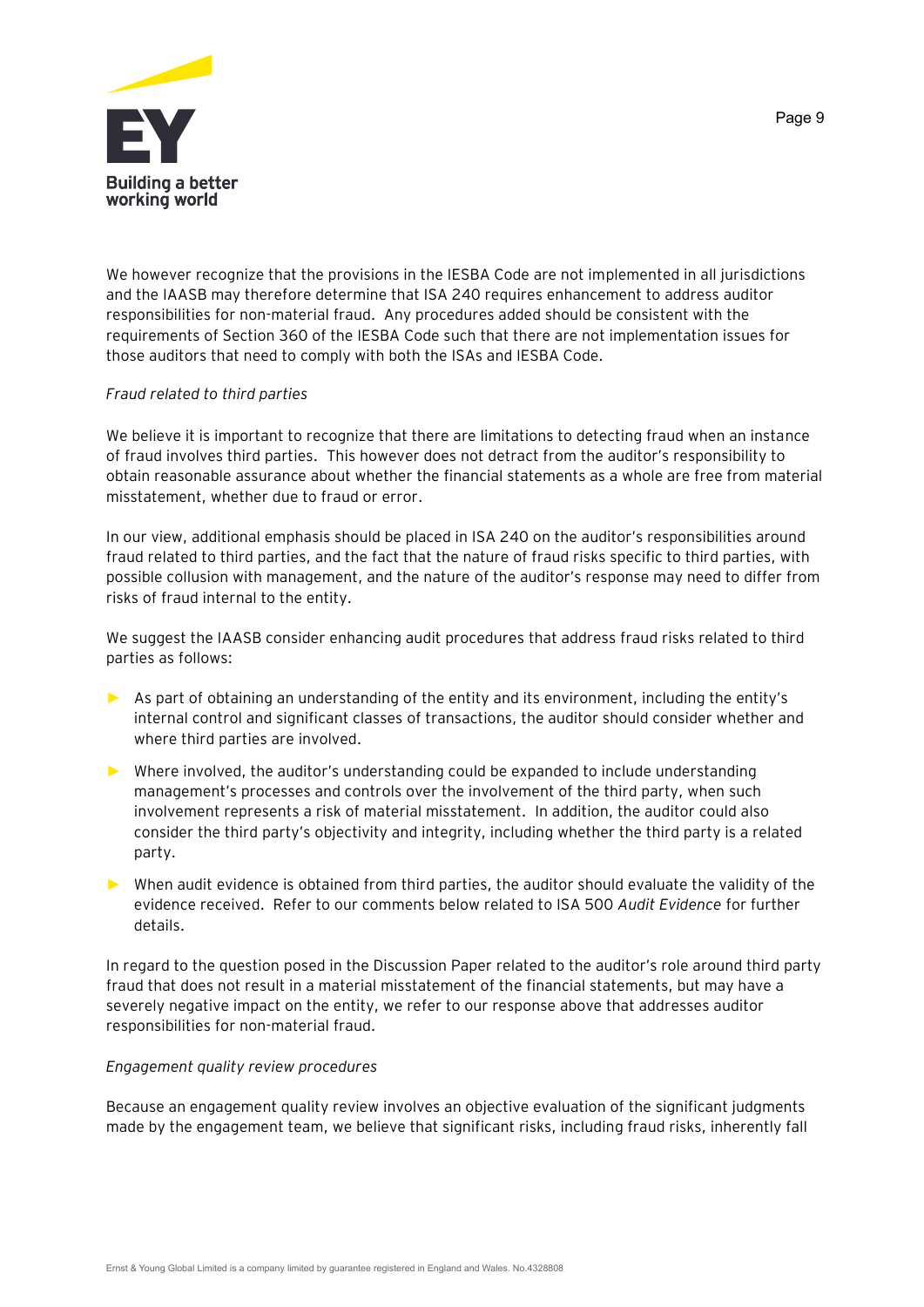



within the scope of the review. We also believe that the recently released ISQM 2<sup>6</sup>, includes provisions that will support the engagement quality reviewer in evaluating the engagement team's significant judgments in relation to fraud (e.g., the new requirement to perform the engagement quality review at appropriate points in time). Nevertheless, we would not be opposed to ISQM 2 including specific guidance on the expectation that the engagement quality review involves evaluating the judgments made in relation to fraud risks and any instances of identified or suspected fraud.

### **Other topics to consider**

*ISA 315 (Revised 2019)*

The understanding of the entity and its environment and the entity's system of internal control forms the auditor's primary source of information for identification of risks of material misstatement, whether due to fraud or error. ISA 315 (Revised 2019) includes several enhancements that are directly relevant and beneficial to the auditor's identification of fraud risks. Although some conforming and consequential amendments were made to ISA 240 as a result of the revisions to ISA 315, we believe more can be done to further enhance ISA 240 to draw out how the fraud risk identification and assessment process is integrated with the enhanced risk assessment process for the financial statements as a whole. We have the following specific suggestions:

- Emphasizing that information from the auditor's procedures regarding acceptance or continuance of the client relationship or the audit engagement may include information directly relevant to the identification of fraud risks
- ► Explaining the importance of a robust understanding of the entity and its environment to the identification of risks of material misstatement due to fraud and expanding on how the understanding of the elements of the business model (as outlined in Appendix 1 of ISA 315 (Revised 2019)) can give rise to fraud risk factors
- ► Providing guidance on the application of the fraud triangle (i.e., incentives/pressures, opportunities and rationalization) as a "lens" on the evidence obtained from risk assessment procedures to provide a framework for the auditor to objectively consider fraud risk factors, which would also support the auditor appropriately exercising professional skepticism
- ► Clarifying that the auditor's understanding of the entity's risk assessment process and monitoring process includes how these processes address fraud risks, as well as any consequences of the evaluations of these components in the context of ISA 240
- ► Clarifying that the auditor's required understanding of controls that address fraud risks includes any fraud risk management programs and controls that operate above the transactional level (e.g., whistle-blower hotlines, internal audit departments)

<sup>6</sup> International Standard on Quality Management (ISQM) 2 *Engagement Quality Reviews*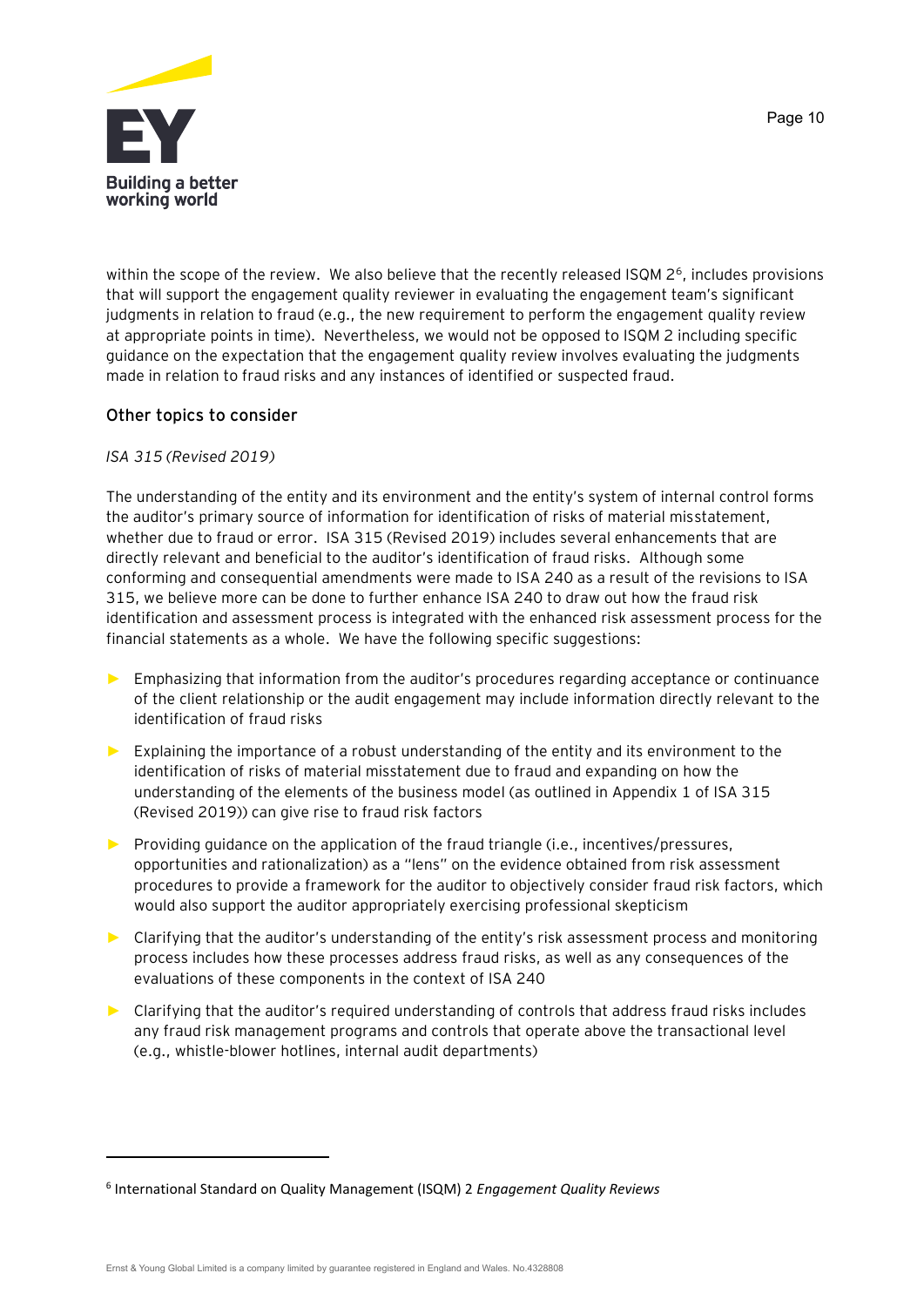

► Clarifying that the new standback requirement to evaluate whether the audit evidence obtained from risk assessment procedures provides an appropriate basis for identification and assessment of the risks of material misstatement also applies with respect to fraud risks

We also have suggestions above that have a relationship to ISA 315 (Revised 2019) for the specific topics of corporate culture and third-party fraud on which the IAASB is specifically seeking feedback.

### *ISA 500 Audit Evidence*

We support the IAASB's recently commenced standard-setting project on audit evidence and that the scope of the project includes whether fraud considerations are appropriately addressed in ISA 500 $^7$ . We believe a specific focus on enhancing the guidance related to authenticity of documents would be useful. With advances in technology, alterations to documents are difficult to detect in many circumstances. We note that the Exposure Draft of ISA (UK) 240 includes useful examples of conditions that indicate a document is not authentic or has been tampered with.

In addition to the above, we would also be supportive of clarifying the expected work effort related to evidence obtained from external sources. The requirement for the auditor to "consider" the relevance and reliability of information obtained from external information sources implies a relatively low work effort, which may not have a desired level of effectiveness as it relates to addressing the authenticity of audit evidence obtained from external sources.

We also encourage the IAASB to consider expanding on the role of external confirmations in addressing fraud risks. ISA 240 provides only brief acknowledgement through an example that external confirmations may be a response to fraud risk. Guidance in ISA 240 could be enhanced, or alternatively, ISA 505<sup>8</sup> could be enhanced to set stronger expectations for obtaining external confirmations in certain circumstances (e.g., existence of cash or other assets with higher assessed risks of material misstatement).

Although the use of technology is not included in the scope of the Discussion Paper, we encourage the IAASB to consider how technology can be used to obtain audit evidence directly from third parties (e.g., electronic confirmation services, open banking arrangements) and how tools, similar to those used by forensic specialists today, can assist the auditor in evaluating the authenticity of audit evidence obtained from the entity as well as from third parties (e.g., bank statements, contracts).

### *ISA 550 Related parties*

As part of the IAASB's consideration of the auditor's responsibilities for fraud, we encourage the IAASB to consider whether any revisions may be warranted to ISA 550 $^{\circ}$ . This may include a comparison analysis to the US PCAOB Auditing Standard 2410.

<sup>7</sup> International Standard on Auditing (ISA) 500 *Audit Evidence*

<sup>8</sup> International Standard on Auditing (ISA) 505 *External Confirmations*

<sup>9</sup> International Standard on Auditing (ISA) 550 *Related Parties*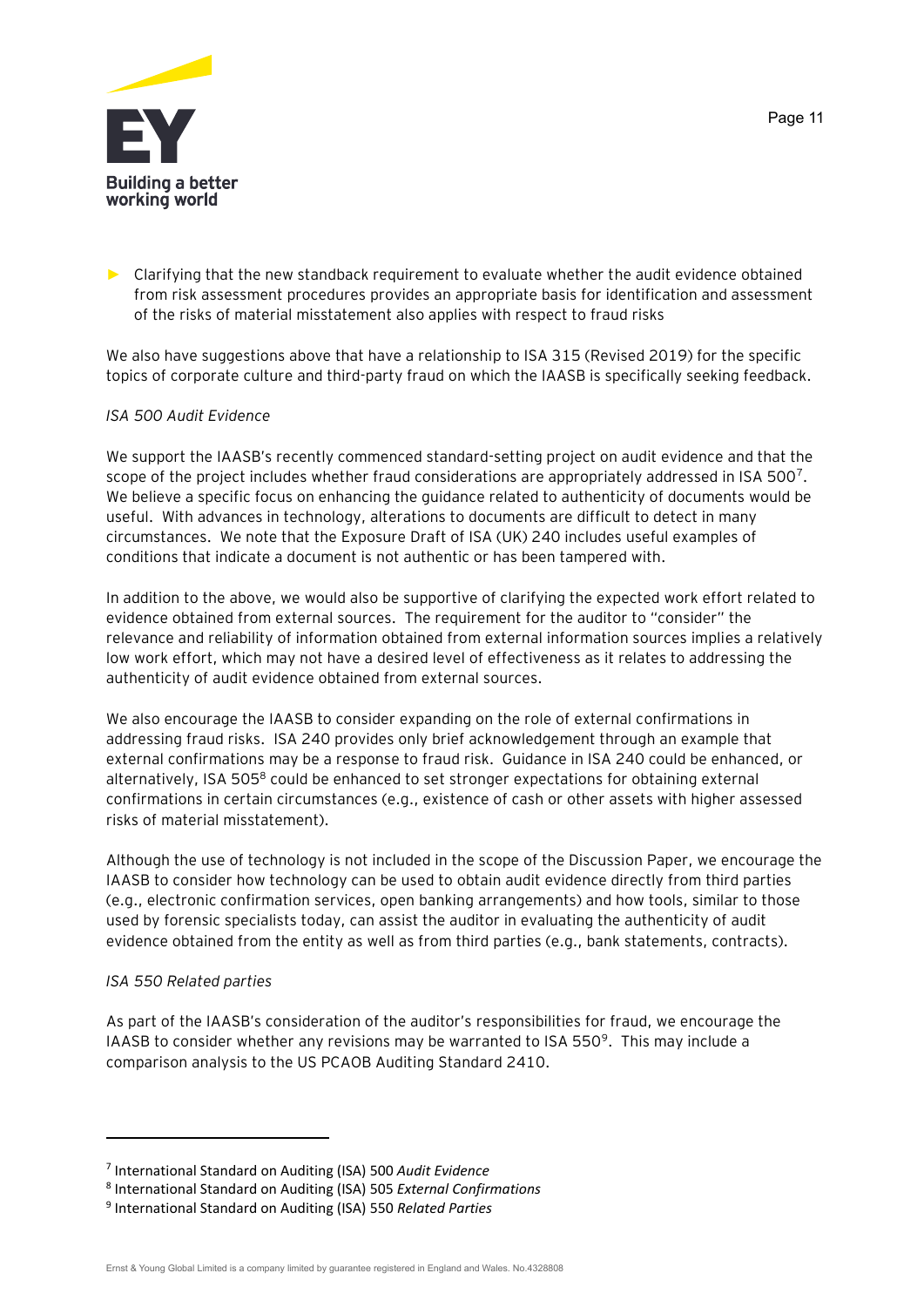



In addition, the prominence in ISA 240 of the work performed to address risks related to related party transactions as it relates to the auditor's responsibilities for fraud could be enhanced.

### *(b) Is there a need for enhanced procedures only for certain entities or in specific circumstances? If yes: (i) For what types of entities or in what circumstances? (ii) What enhancements are needed? (iii) Should these changes be made within the ISAS or outside the scope of an audit (e.g., a different engagement)?*

Our comments and suggestions included in our response to Q2(a) are generally applicable to audits of all entities. However, as we note in our comments above, the use of forensic specialists should not be required for all audits. Rather, consideration could be given to establishing a requirement for the auditor to determine whether specialized skills and knowledge may be needed to identify and respond to fraud risks. However, a different approach may be appropriate for audits of less complex entities.

For at least the audits of PIEs, we view our suggestion to clarify that the auditor's required understanding of controls that address fraud risks include any fraud risk management programs and controls that operate above the transactional level (e.g., whistle-blower hotlines, internal audit departments) as particularly important to the auditor's assessment of fraud risk. We also believe the standards should require a discussion between the auditor and those charged with governance about those programs and controls. Where internal audit departments exist, the discussion could include observations about the nature and sophistication of the audits conducted with respect to addressing fraud risks. As part of considering such enhancements, the Committee of Sponsoring Organizations of the Treadway Commission (COSO) Fraud Risk Management Guide may be a useful reference source.

## *(c) Would requiring a "suspicious mindset" contribute to enhanced fraud identification when planning and performing the audit? Why or why not? (i) Should the IAASB enhance the auditor's considerations around fraud to include a "suspicious mindset"? If yes, for all audits or only in some circumstances?*

We are not supportive of requiring that the auditor apply a "suspicious mindset" when executing procedures to identify and respond to fraud in all cases for all audits. We believe that the concept of professional skepticism remains the appropriate concept to apply. Throughout the audit*,* the auditor should scale professional skepticism based on its understanding of the entity, the risk assessments performed, and the circumstances encountered through the audit.

For the auditor's procedures related to fraud, we would agree that a heightened level of professional skepticism is warranted, and in certain circumstances (e.g., when concerns about management integrity have been identified) the auditor may need to scale up their skepticism to the level that one may equate with a "suspicious mindset". This approach is consistent with the continuum of professional skepticism described in the Global Public Policy Committee publication, *Enhancing Auditor Professional Skepticism*. Therefore, we suggest an approach whereby ISA 240 be enhanced to include guidance on the scaling of professional skepticism, including how facts and circumstances affect the level of professional skepticism applied.

Should the IAASB determine to continue to pursue a requirement for a "suspicious mindset" as the default mindset for audit procedures related to fraud, we believe that specific consideration needs to be given to the consequences, including potential unintended consequences. For example, requiring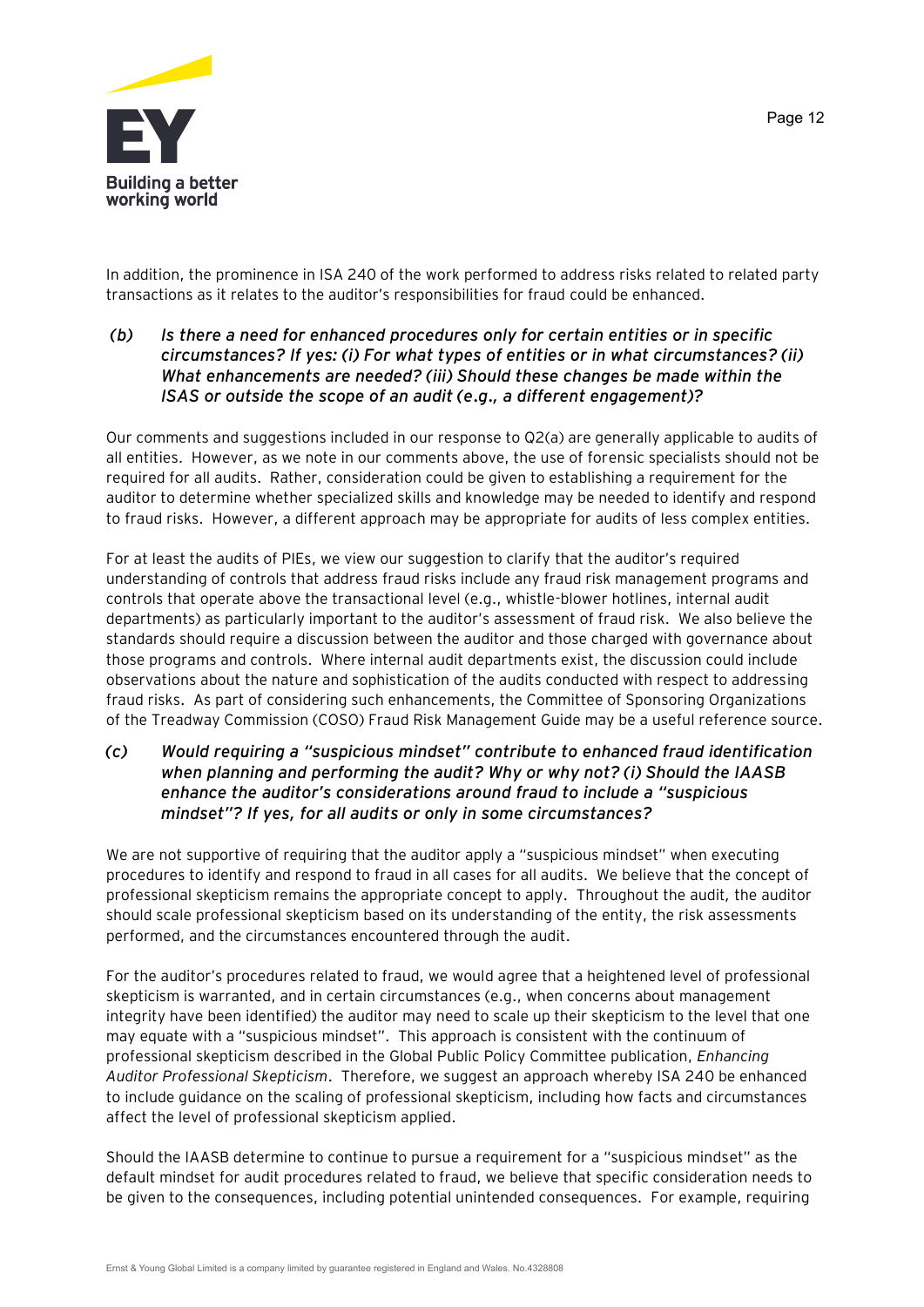



the auditor to act with suspicion in all cases may result in management and those charged with governance being less likely to cooperate fully with auditor's requests and may also impact the effectiveness of two-way communication with management and those charged with governance, including fraud discussions. We suggest there be consideration given to whether this could impact the attractiveness of the profession.

In addition to enhancing the guidance on professional skepticism, we believe more could be done in ISA 240 to emphasize risks related to auditor bias. The enhanced guidance on types of auditor biases included in ISA 220 (Revised)<sup>10</sup> is useful and could be supplemented in ISA 240 with quidance specific to how such biases could negatively affect the effectiveness of the auditor's identification, assessment and response to fraud risks.

*(d) Do you believe more transparency is needed about the auditor's work in relation to fraud in an audit of financial statements? If yes, what additional information is needed and how should this information be communicated (e.g. in communications with those charged with governance, in the auditor's report, etc.)?*

Yes. We believe more transparency is needed about the auditor's work in relation to fraud, particularly enhancements to required communications with those charged with governance. As it relates to enhancements to the auditor's report, we believe the ability to significantly enhance the auditor's report has a prerequisite of greater transparency by preparers.

### *Communication with those charged with governance*

In our view, the required communication about significant risks is not specific or robust enough for effective communication about fraud risks. We recommend a specific communication requirement for fraud risks to promote a two-way discussion about the fraud risks identified, the audit strategy to respond to the identified fraud risks and the controls that have been implemented by the entity to address fraud risks.

At least for audits of PIEs, the discussion with those charged with governance should include understanding their views about fraud risks specific to the entity and, to the extent implemented, management's controls to address fraud risks. Views related to the effects of the entity's corporate culture on fraud risks and whether those charged with governance have considered the elements of the fraud triangle in their understanding of fraud risks would be particularly useful for the auditor to obtain.

With regard to expanding communication requirements for audits of PIEs, we recommend that the IAASB consider the requirements for inquiries of those charged with governance within PCAOB AS  $2110^{11}$ , including:

► Their views on fraud risks in the entity

<sup>10</sup> International Standard on Auditing (ISA) 220 *Quality Control for an Audit of Financial Statements* <sup>11</sup> Public Company Accounting Oversight Board (PCAOB) AS 2110.56b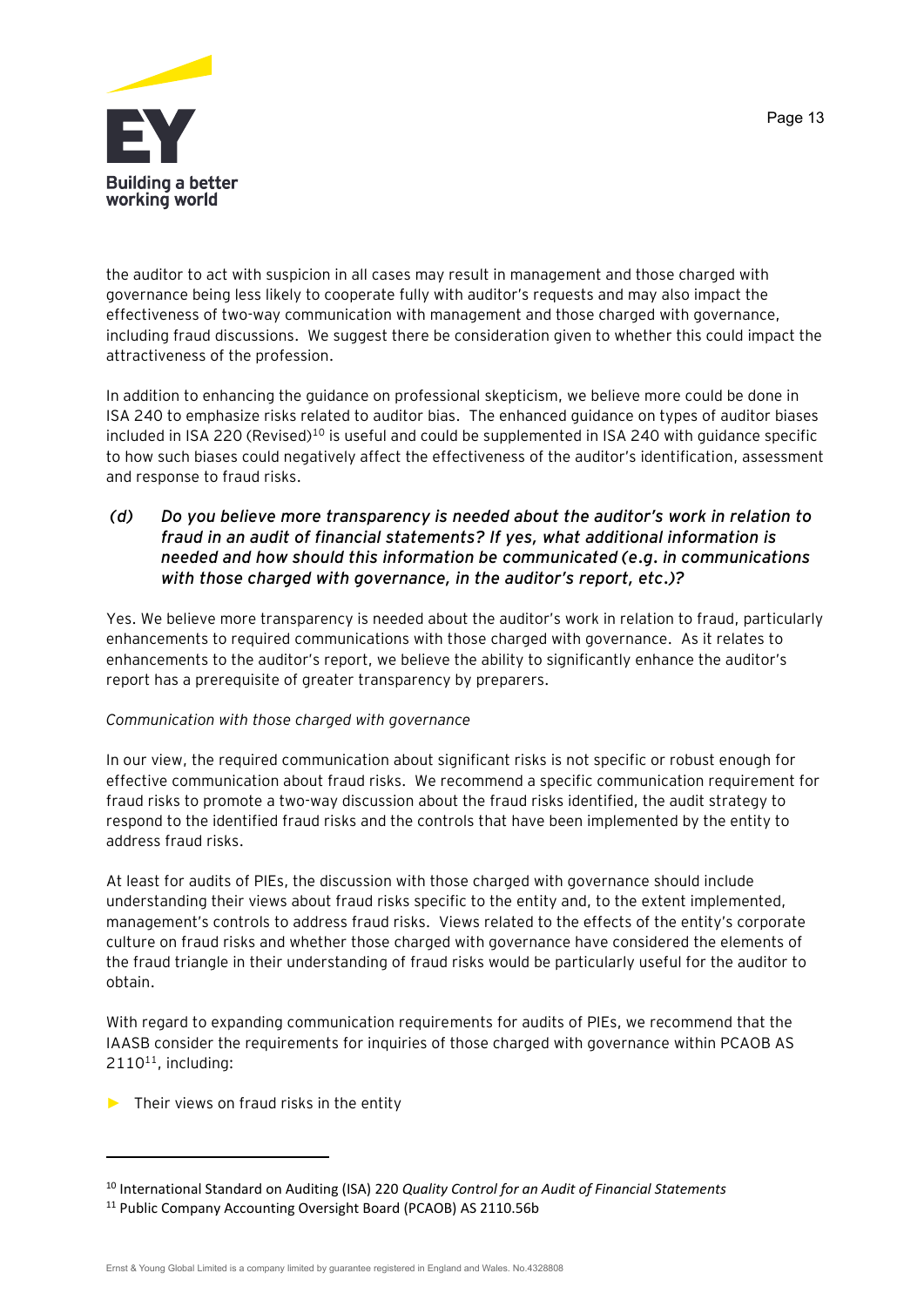

- ► Whether they are aware of tips or complaints regarding the entity's financial reporting
- ► Whether the entity has entered into any significant unusual transactions

Such inquiries could assist in corroborating the responses by management to the auditor's inquiries about fraud. Further, we do not believe that the auditor's communication with those charged with governance about identified or suspected fraud should be limited to those frauds that meet the materiality threshold in the current requirement. The auditor should use professional judgment in determining whether other instances of identified or suspected fraud should be communicated, which is consistent with the communication requirements in IESBA Code Section 360.

We also believe that the auditor's required communication to those charged with governance of significant deficiencies in internal control in accordance with ISA 265<sup>12</sup> would benefit from additional guidance to communicate the potential implications of such deficiencies for fraud risks.

### *Auditor's report*

We believe the auditor's responsibilities section of the auditor's report would benefit from a more prominent description of auditor responsibilities for detecting fraud. In addition, we suggest that the current description be expanded to include the auditor's required procedures for both addressing fraud risks and when fraud is identified or suspected.

With respect to requiring further disclosure by the auditor of the work performed, we agree that reporting key audit matters under ISA 701<sup>13</sup> is the appropriate mechanism when matters relating to fraud risks rise to the level of matters of most significance in the audit.

When matters related to fraud do not rise to the level of key audit matters, we are not convinced that the information that would narrow the expectation gap would be information about audit procedures performed to address the fraud risks identified under ISA 240 (e.g., tests of journal entries, tests of revenue recognition, or other testing to address risks of fraud in specific accounts). We believe users may be seeking information that would assist them in understanding the soundness of the entity's processes and controls to address the risk of fraud, as well as the auditor's work or observations related to those processes and controls.

Consistent with our response to Q1(b), we believe entities should have a system of strong internal control over financial reporting that includes fraud risk specifically. Management and director certifications on the content of financial statements as well as internal control over financial reporting should be explored. Such requirements for entities would provide a basis for auditors to evaluate, and potentially separately report on, management's processes and controls to prevent or detect fraud. Whether separate reporting on internal control over financial reporting is appropriate is a decision to be made at a jurisdictional level. Regardless, we believe that enhancements to management's responsibilities for internal control to prevent or detect fraud, as well as increased corporate

<sup>12</sup> International Standard on Auditing (ISA) 265 *Communicating Deficiencies in Internal Control to Those Charged with Governance and Management*

<sup>13</sup> International Standard on Auditing (ISA) 701 *Communicating Key Audit Matters in the Independent Auditor's Report*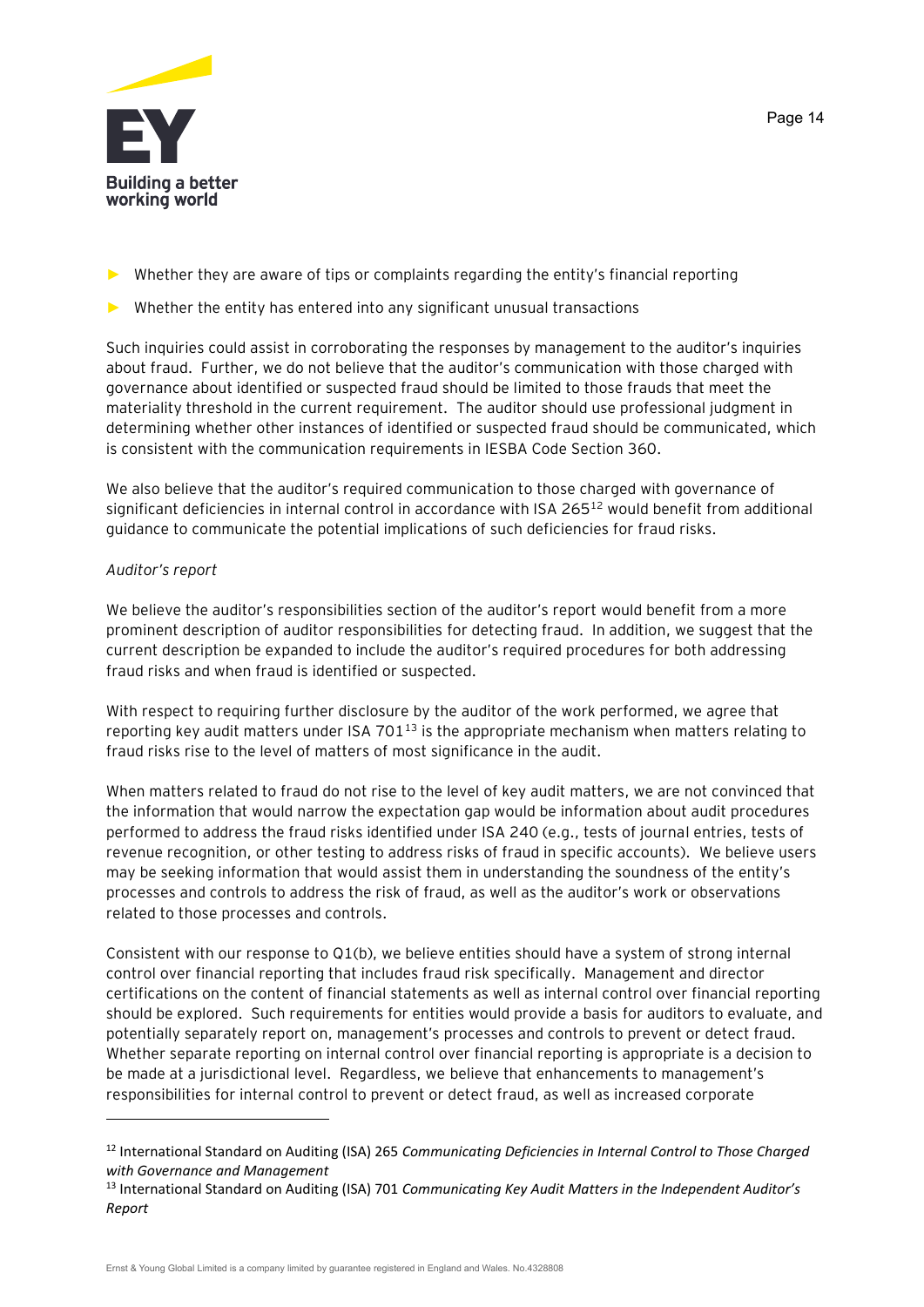



reporting about those responsibilities, could provide a basis for including in the auditor's report information about significant deficiencies in those controls that were identified in the course of the audit in accordance with ISA 265.

We strongly encourage the IAASB to continue its outreach with those charged with governance, investors and other users to better understand and define the information that is being sought about management responsibilities related to fraud and the auditor's work to detect fraud. This understanding is critical to determining the appropriate party and mechanism for providing the desired information.

## *Q3. In your view:*

## *(a) Should the auditor have enhanced or more requirements with regard to going concern in an audit of financial statements? If yes, in what areas?*

Consistent with our responses to Q1(a) and Q1(b), we believe that meaningful change in addressing the expectation gap related to going concern needs to involve enhancements to accounting frameworks. The auditor's responsibilities should then be reexamined in light of any enhancements made. Nevertheless, we believe that there are some opportunities to enhance current ISA 570 (Revised)<sup>14</sup>, including to address any performance gap that may exist related to implementation of the current requirements. We have the following suggestions:

- ► *Expanding guidance on considering the appropriateness of the period used by management in its going concern assessment*, particularly when events or conditions relevant to the entity's ability to continue as a going concern have been identified beyond the period of management's assessment.
- ► *Providing enhanced clarity of the linkage between ISA 570 (Revised) and ISA 315 (Revised 2019),*  particularly with respect to the importance of a robust understanding of the entity and its environment to the auditor's identification of events or conditions related to going concern. We believe this understanding is also essential to the auditor's ability to exercise appropriate professional skepticism when evaluating management's assessment of going concern. In addition, it could be clarified that understanding the entity's financial reporting process under ISA 315 (Revised) includes management's assessment process for going concern.
- ► *Enhancing the guidance for the auditor's evaluation of management's assessment with consideration to the enhancements made to ISA 540 (Revised) for auditing accounting estimates.*  When events or conditions are identified that may cast significant doubt on the entity's ability to continue as a going concern, management applies significant judgment and estimation in its assessment of going concern. Guidance could be enhanced related to how the auditor considers the significant assumptions and data used in management's assessment, including with respect to evaluating management's plans for future actions and the ability to execute these actions, as well as whether the assumptions used are consistent with related assumptions used in other areas of the financial statements (e.g. asset impairment analyses).

<sup>14</sup> International Standard on Auditing (ISA) 570 (Revised) *Going Concern*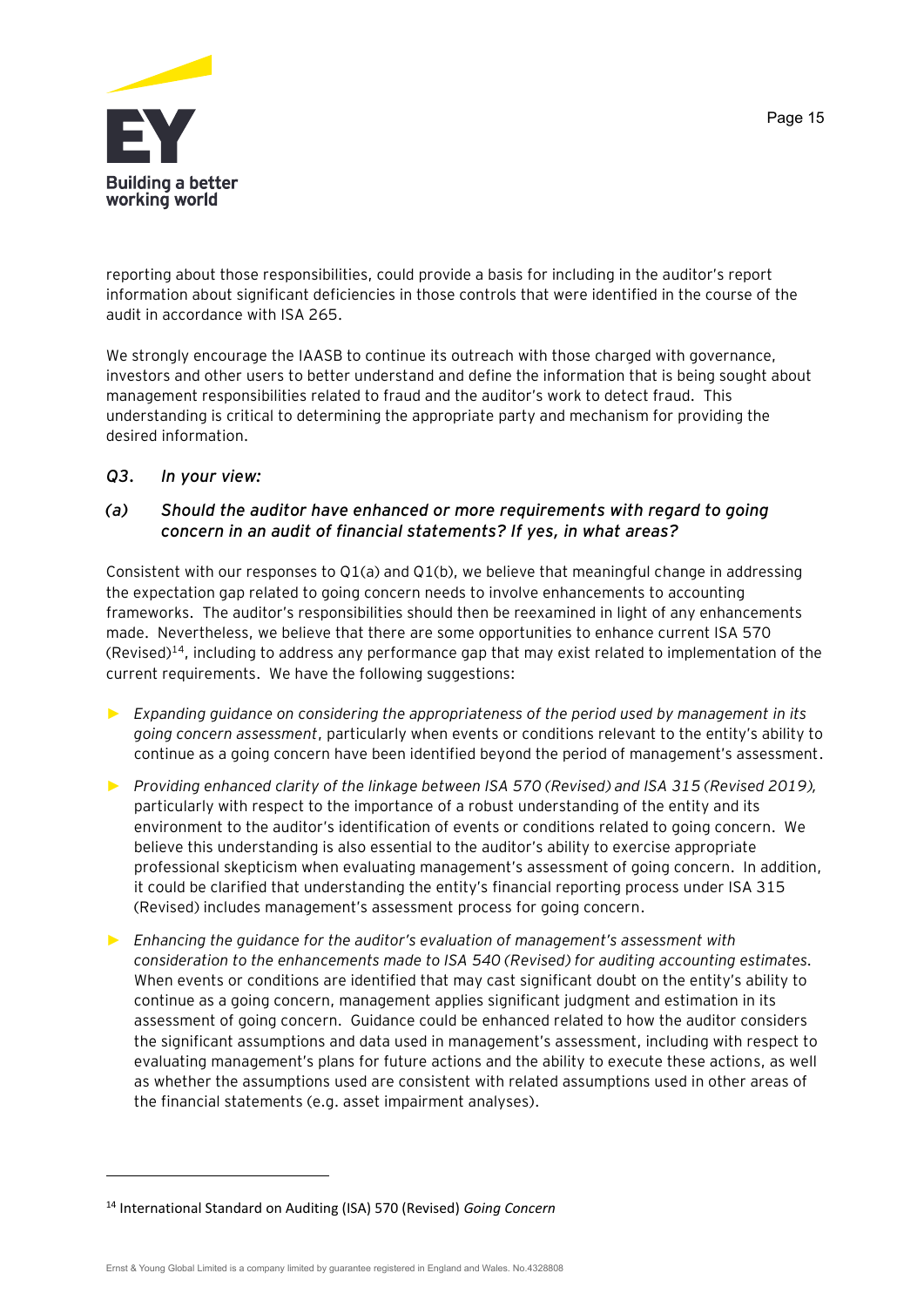



### *Other perspectives requested by the IAASB*

With respect to whether the IAASB should explore enhancements to the audit related to an entity's resilience, we hold a similar view that the auditor's responsibilities need to be determined in context of the entity's reporting responsibilities. Because reporting responsibilities vary by jurisdiction (e.g., viability statements, solvency declarations), we do not view broader auditor responsibilities for auditing resilience (beyond the requirements of the applicable financial reporting framework) as within the purview of the IAASB.

With respect to the clarity of the meaning of material uncertainty related to going concern, we refer to our response to Q1(b) where we recommend that the IASB clarify the difference between the material uncertainty threshold and liquidation basis of accounting threshold as we believe that this difference is not sufficiently understood. With regard to the question whether the concept of material uncertainty is sufficiently aligned in the ISAs, we do not see any issues in alignment.

## *(b) Is there a need for enhanced procedures only for certain entities or in specific circumstances? If yes: (i) For what types of entities or in what circumstances? (ii) What enhancements are needed? (iii) Should these changes be made within the ISAs or outside the scope of an audit (e.g., a different engagement)?*

We believe the enhancements to ISA 570 (Revised) that we have suggested in our response to Q3(a) are applicable to audits of all entities.

- *(c) Do you believe more transparency is needed:* 
	- *(i) About the auditor's work in relation to going concern in an audit of financial statements? If yes, what additional information is needed and how should this information be communicated (e.g., in communications with those charged with governance, in the auditor's report, etc.)?*

Consistent with our response to Q1(b), we agree that users are seeking more information about the auditor's work in relation to going concern; however, we believe that addressing this requires consideration of an underlying information gap in management's disclosures. To effectively address user needs for information about an entity's ability to continue as a going concern, greater transparency in the financial statements about management's assessment is necessary first, in our view, for the auditor to increase transparency about the work performed to evaluate that assessment. We see a significant risk of unintended consequences, including widening the expectation gap, should auditor reporting requirements be expanded in a manner that would put the auditor in the position of disclosing information about the entity's viability that is not included in the financial statements, or is not included in the context of going concern.

However, in the context of current accounting requirements, we do see certain opportunities for enhancement in the auditor's communications about going concern with those charged with governance, as well as in auditor reporting when a material uncertainty related to going concern exists.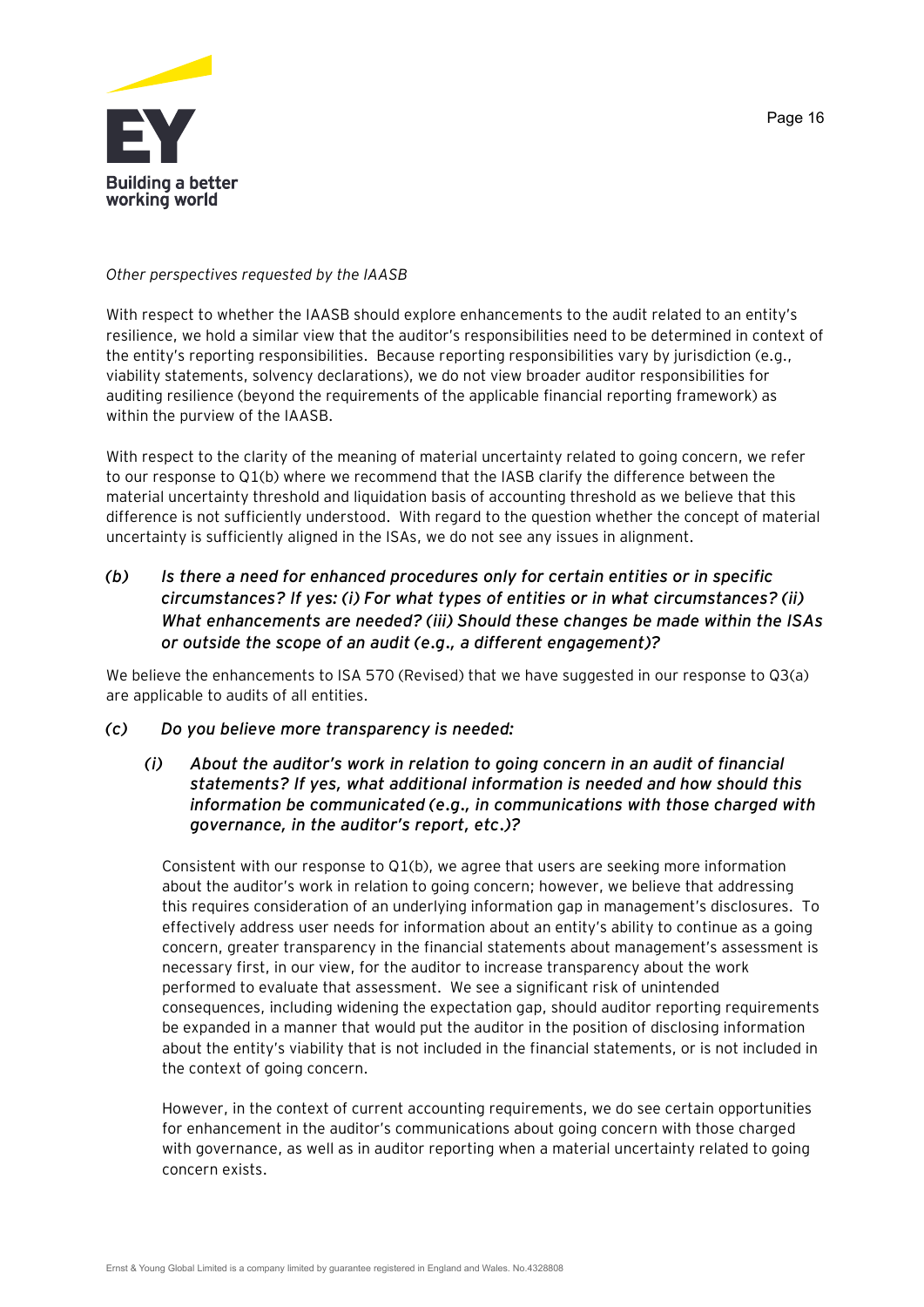



### *Communication with those charged with governance*

The current communication requirement in ISA 570 (Revised) is written as a communication of outcomes or conclusions that the auditor has reached (e.g., whether management's use of the going concern basis of accounting is appropriate, whether events or conditions constitute a material uncertainty, etc.). There is no supporting application material to this requirement to indicate the nature, timing or extent of communication expected.

We believe that the communication requirement should be enhanced, and application material developed, to promote a more robust dialogue with those charged with governance that would include sharing views about management's assessment of going concern, as well as a discussion of significant assumptions made in light of the identified events or conditions. The auditor could also communicate about the procedures performed to evaluate the assessment.

### *Auditor's report*

We included in our response to the *IAASB's Auditor Reporting Post-Implementation Review Stakeholder Survey* two observations about the current requirements related to reporting about a material uncertainty related to going concern as follows:

- ► In many jurisdictions, including a separate section under the heading "Material Uncertainty Related to Going Concern" was not seen as a significant change from the Emphasis of Matter paragraph that was historically required under former ISA 706<sup>15</sup>
- ► We have received a fair amount of questions from auditors, and management and those charged with governance, regarding the required wording for the auditor's report and the use of the separate Material Uncertainty Related to Going Concern section versus including more descriptive entity-specific information about the material uncertainty in the Key Audit Matters section of the report

Although the separate Material Uncertainty Related to Going Concern section is referred to in the Key Audit Matters section when it is included, and the material uncertainty is referred to as a key audit matter (KAM), the material uncertainty section is written much differently to that of KAM and is not required to include the same elements. To increase transparency and clarity for users, we would recommend the IAASB clarify whether or when the requirement related to KAM to include a description of how the matter was addressed in the audit should apply to reporting of material uncertainties related to going concern. We believe the auditor should at least be required to consider whether additional information about the audit work performed should be included in the Material Uncertainty Related to Going Concern section of the auditor's report, or included as a separate matter in the Key Audit Matters section of the report.

<sup>15</sup> International Standard on Auditing (ISA) 706 *Emphasis of Matter Paragraphs and Other Matter Paragraphs in the Independent Auditor's Report*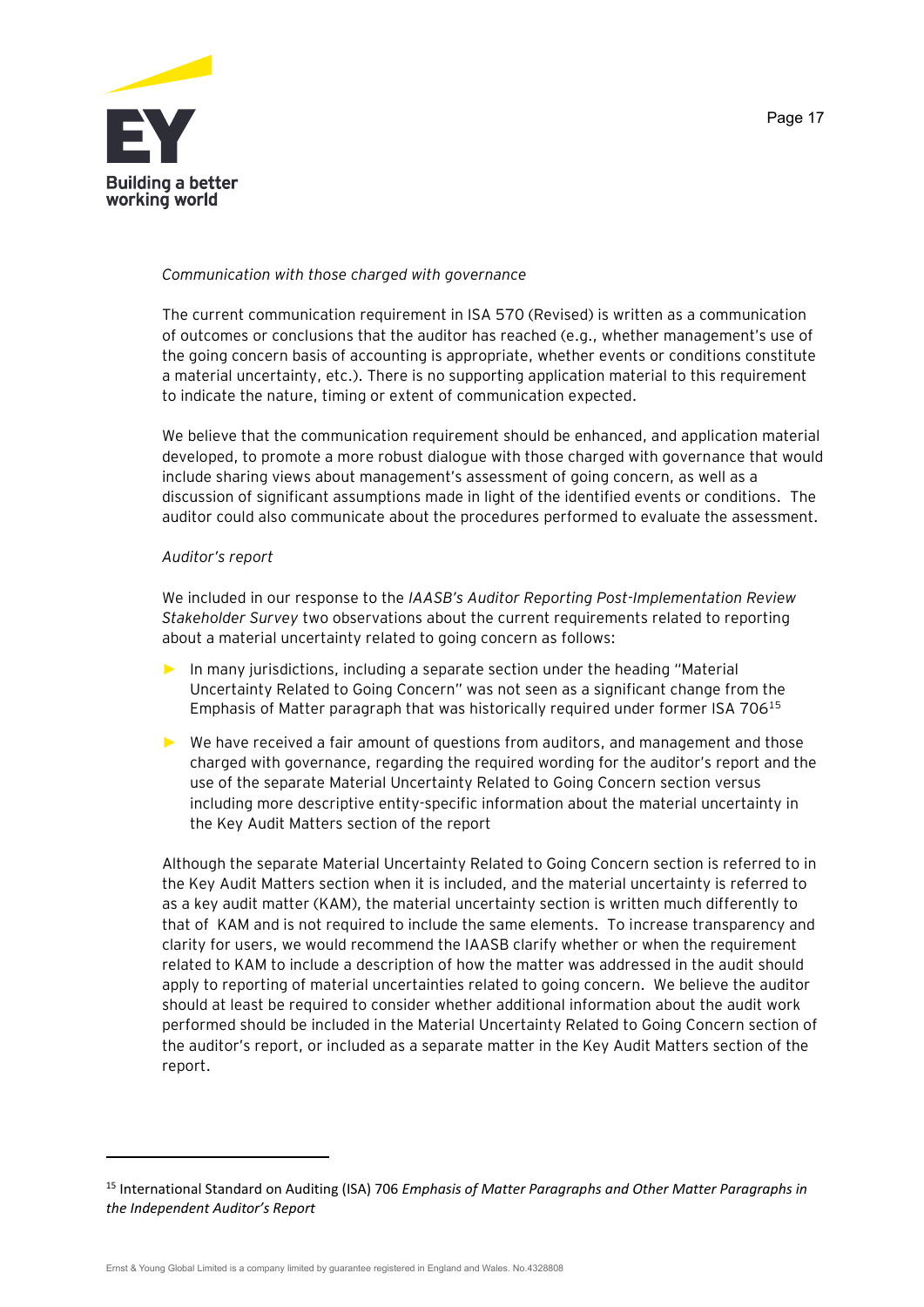



## *(ii) About going concern, outside of the auditor's work relating to going concern? If yes, what further information should be provided, where should this information be provided, and what action is required to put this into effect?*

Yes. Refer to our response to Q1(b) in which we recommend the IASB commence a project to clarify going concern requirements in IFRS.

### *4. Are there any other matters the IAASB should consider as it progresses its work on fraud and going concern in an audit of financial statements?*

### *Use of technology in addressing risk of fraud*

Although the use of technology in assessing fraud risks and identifying misstatements due to fraud, as well as how technology is used to perpetrate fraud is not included in the scope of the Discussion Paper, we recommend that the IAASB address the fact that an entity's technology is critical to the opportunities for fraud (i.e., committing fraud is likely to involve use of technology) and the auditor's use of technology is equally important to the ability to analyze complete sets of data, analyze trends and identify anomalies.

Entities have never been as data-rich as they are today, potentially providing entirely new opportunities for auditors to detect material frauds through data mining, analysis and interpretation. Auditors are already increasingly using automated tools and techniques to identify unusual transactions and patterns of transactions that may indicate a material fraud. We would be supportive of the IAASB modernizing ISA 240 to embed the use of automated tools and techniques by developing application material or other implementation guidance on how such tools and techniques could be used by the auditor to enhance the auditor's procedures to identify and respond to risks of material misstatement due to fraud.

Further, entities are implementing new technology applications, including adoption of innovative technologies, at an increasing pace. This continual change in an entity's IT environment needs to be subject to appropriate governance and monitoring to mitigate the creation of opportunities for fraud through technology.

Also, as noted in our EY publication, we believe that developments in technology and research on human behaviors could enhance the assessments by entities and auditors of the pressure and rationalization elements of the fraud triangle.

### *Auditing remotely*

Due to the current pandemic, many 2020 audits around the world have been conducted largely through remote working. We believe it is important for stakeholders to recognize that this manner of conducting audits came out of necessity and does not necessarily represent the "new normal". Direct face-to-face interaction with management, those charged with governance and entity personnel is essential to audit quality. Although video-conferencing will continue as one method to achieve faceto-face interaction, we do not believe technology can completely replace in-person interaction.